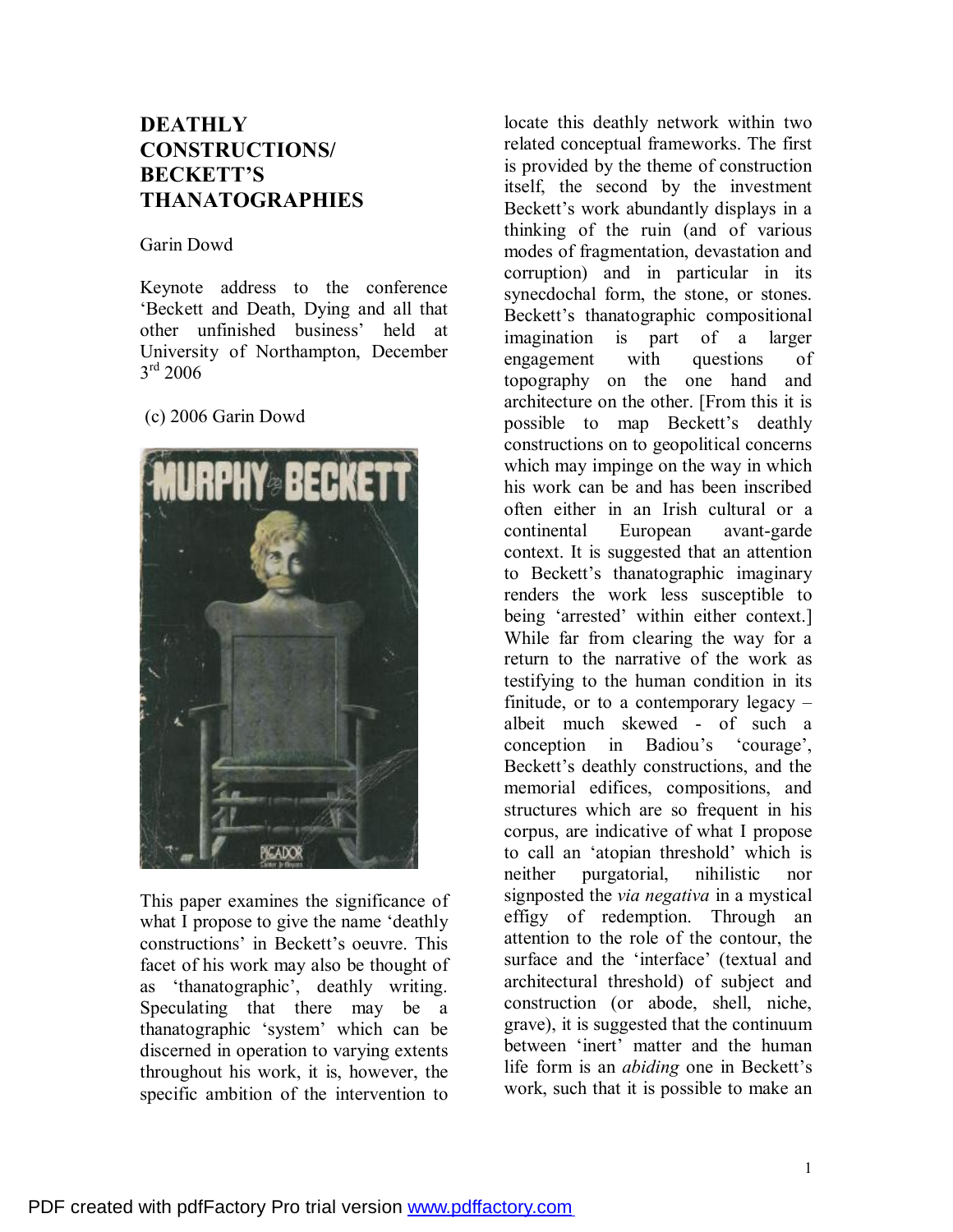assertion about a specific mode of thanatography operative in his writing. The public buildings described or evoked in *Murphy* are well-known: among them the General Post Office in Dublin, the National Gallery in London and the Abbey Theatre. Arguably there is a contrast to be made between the determinedly accurate account of the topography of London (as Chris Ackerley has attested by pursuing the ghost of Murphy up the Caledonian Road - 'the Cally' to local residents even as far as Brewery Road), and the somewhat vaguer depictions of Ireland, such as Cork's Grand Parade, and the Moore's melody-esque register which gives us The Groves of Blarney, or expanding and or contracting reveries such as the mortuary lists of Neary (internalised) and Miss Counihan (articulated in exaggerated mode by Miss Counihan). *More Pricks than Kicks* had already given such a version of Belacqua's Dublin. Ireland is, in the universe of *Murphy*, like Murphy's birthmark, indelible. One might put it another way: the birthmark is Ireland. Like Murphy's name – the most typically Irish name yes; his mark is his name; in the end he will be identifiable only by means of his birthmark. In Beckett this substitution is at work. It is a form of *antonomasia*, as outlined in Peter Fenves 1990 essay on Leibniz and the baroque. A rage to name.

Two Irish heroes one might also be tempted to say: Cuchulainn in the GPO and Murphy, or his mark, in the mortuary: each would confer on their respective buildings, the buildings in which they would die a symbolic death (although as Patrick Bixby argued yesterday these sites – the Abbey and the GPO – do vibrate across Dublin to the

distinct but related pulses of agitation for independence) a shrine-like quality. But Murphy does not, as we know, succeed in having his last wish granted. He does not in fact go down the toilet without ceremony. What ceremony there is surrounding his demise is confined to his being the subject of a literary *pieta*; an autopsy which remarks his loss of recognisability save for his endurance as a mark, a stain, *porto maison*, a portwiner, within the space of the mortuary, within the asylum, the *asile* (the shelter or refuge).

Cuchulainn in death of course has a deathless rump; Murphy too in death is entirely concentrated into his buttocks. What chance would a rump have in the GPO? Not as much chance as it would appear to have at the Magdalen Mental Mercyseat.

In this year of many Beckett conferences and for many of us many conference papers, it has been inevitable that some are prone to present their own retrospectives of their own year in Beckett Scholarship. After all it's only human. I am no exception. At the start of the Beckett centenary year I spoke about *Murphy* in relation to its system of faces. Now, appropriately, and adopting the novel's own incomparable word for this, it is time for a *voltefesses*, and time then to inspect with Celia the Murphy posterior, the *aposteriori* and posthumous posterior or rear-end.

But what of Murphy's end, the one which is not his goal, but nonetheless his end?

By closing time [important also to T.S. Eliot in *The Wasteland* of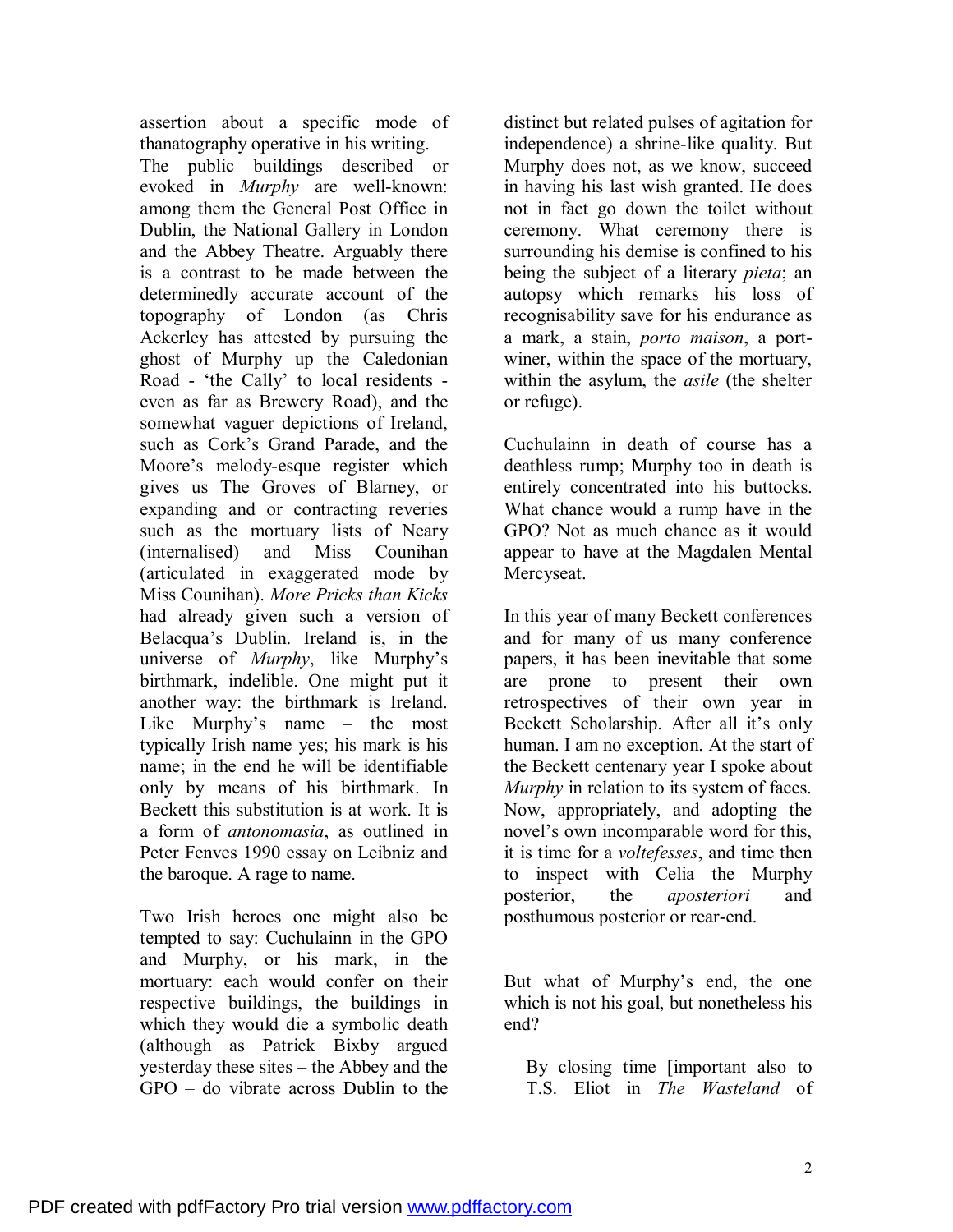course] the body, mind and soul of Murphy were freely distributed over the floor of the saloon; and before another dayspring greyened the earth had been swept away with the sand, the beer, the butts, the glass, the matches, the pits, the vomit. (154)

The universe post-Murphy is more moribund, more deathly than it was when he was tethered to life, but in a manner which suggests an enduring mark or Leibnizian hue. Death for Leibniz is nothing but the contraction of the animal. Well okay maybe the hue is Spinozan for its concern with velocity, or Geulinxian … Actually it is none of these if the Murphy mind – along with body and soul – really is gone for good. Or maybe all these ghosts remain present to colour the encroaching end, the mass exeunt of Hyde Park. Another chairbound moribund, Mr Kelly, finds himself eventually distilled into the synecdochal form of the mechanism of his wheelchair. "The levers were the tired heart". The kenotic suggestiveness of 'All out' is undeniable. Is this then nothing less than the emptying out of the canvas or stage? *Exeunt* Murphy, and, along with him, form? Well exit the Greek word for form at any rate. The body, mind and soul of Murphy have gone. Exit the mark of form, its marker, its place-marker, its remarkable effigy. Suddenly the contours do not hold, postmortem; corporeal frontiers begin to burgeon and blend; "the skull gushed from under the cap…the ravaged face was a cramp of bones, throttled sounds jostled in the throat" (158). The combination of anamorphosis and synaesthesia here is suggestive of a post-*Morphe* universe. Its stratifications are in abeyance. Yet in this dying light, this purging, and purgatorial space with its

refrain of All out, form is extinguished, switched off, being as if liquidated by the opening of a valve, there is something vital.

It is the last of these which most holds my interest as far as the paper is concerned. The deathly construction is a specific form of thanatography, which serves to give some weight to the argument that the other national and personal monuments in Beckett's oeuvre are part of the same logic. They may be stones, they may be stone, but if they are there in Beckett's work they are constructions, they are stones in the sense of the 'Le Monde et le pantalon' essay: under pressure, a thousandth of a second before disintegration. The work of art holds them as cipher of what Gilles Deleuze and Félix Guattari call a bloc of becoming, not a passage on to national or international history. It might be objected that it is just a matter of emphasis. I speculate however that in *Murphy*, by placing his characters under the sign of this ruin, Beckett locates the work as much in a philosophical tradition which is a continental European one, as it is an Irish one. It is a way I suppose of historicizing Beckett but in a commerce with shadows and shades, geophilosophically and not as much geopolitically as some recent studies have, many convincingly, nonetheless argued.

We know from the French translation which Beckett did with Alfred Péron that one of Murphy's abodes had been in a garret in the splendid building once owned by Leibniz himself [SLIDE] (a *mansarde* the perfection of which succeeds—according to the French translation of the novel—in being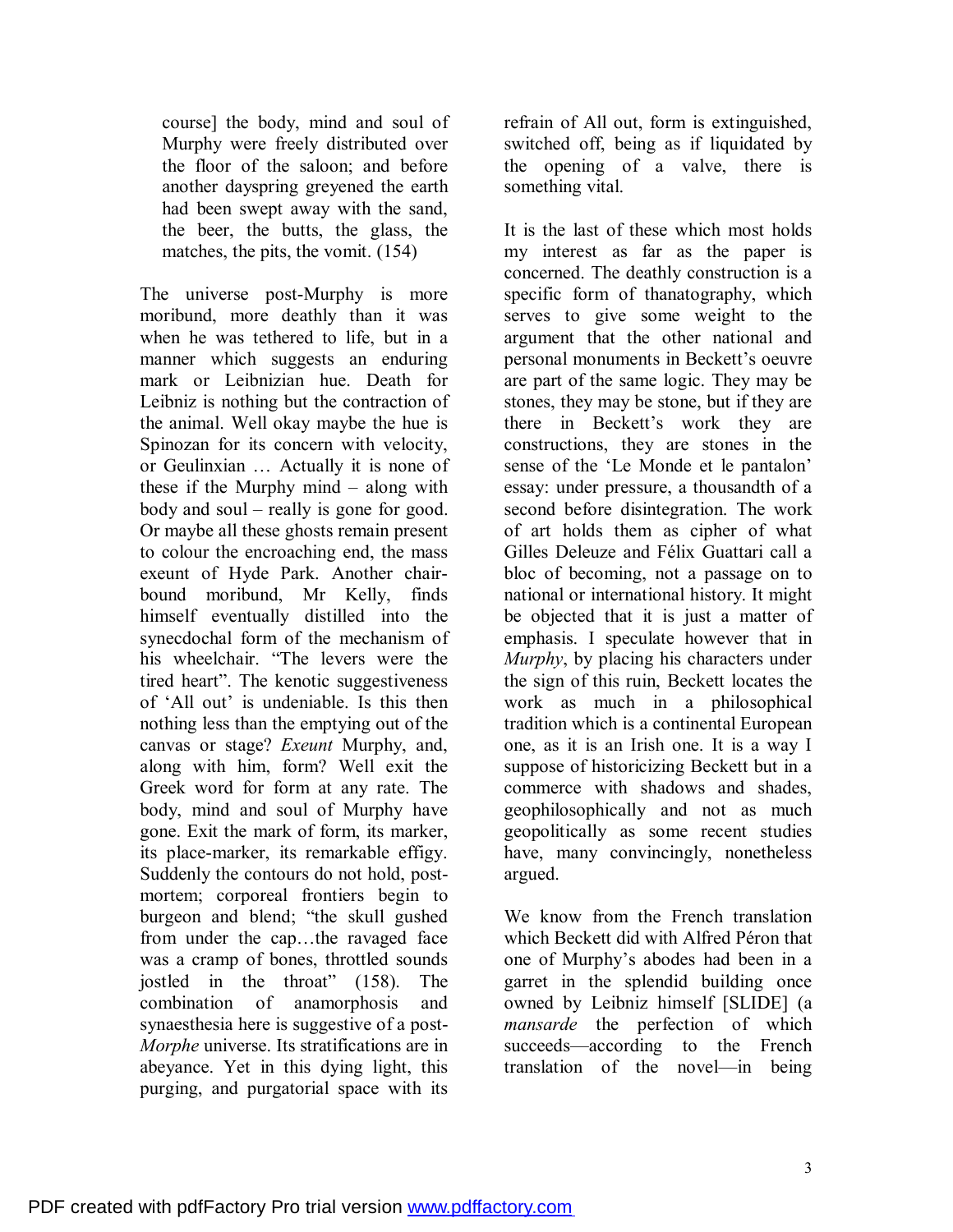doubled in Murphy's later monadic garret). $<sup>1</sup>$ </sup>



The reference to Leibniz is explicit only in the French edition of *Murphy*: "Murphy avait occupé à Hanovre, assez longtemps pour faire l'expérience de tous ces avantages, une mansarde dans la belle maison renaissance de la Schmiedestrasse où avait vécu, mais surtout où était mort, Gottfried Wilhelm Leibniz" (1953, 119). In amplifying the reference to Leibniz in the French translation Beckett produces a kind of memorial to replace the building, itself destroyed in the war which intervened between the publication of the original and the translation. One cannot help wondering if Beckett knew (from sources such as Latta, 1898) that Leibniz died an isolated and neglected figure (as far as the Court was concerned),

 $\overline{a}$ 

defamed as Lövenix ("believer in nothing"), or indeed that the philosopher, who suffered from gout, used wooden splints and leather binding to ease his discomfort while seated (the better, then, like Murphy, to "come alive in his mind"). Incidentally Leibniz's real name Leibnutz means 'body-use', another Murphean retrospective resonance. Beckett certainly visited the house in 1937 while it still stood.



## DEATHLY COMPOSITION

As the remains of Murphy lie on the mortuary slab, his physical and mental marks endure, as does his originary landscape ("indelible Dublin" as the coroner puts it), encapsulated in the various lists which those on attendance respond with.

Neary saw Clonmachnois on the slab, the castle of the O'Melaghlins, meadow, eskers, thatch on white, something red, the wide bright water, Connaught. (150; French translation: 191)

<sup>1</sup> Peter Fenves has written a remarkable text addressing the question of memorial in Leibniz (Fenves 1990). There are copious illustrations and photographs of the house in both its intact and ruined states in Meckseper (1983) and Krüger (1985), while the façade of the destroyed building has since been replicated in a different location on a modern block of university accommodation. On the issue of pre-established harmony see for example Fletcher (1971, 136).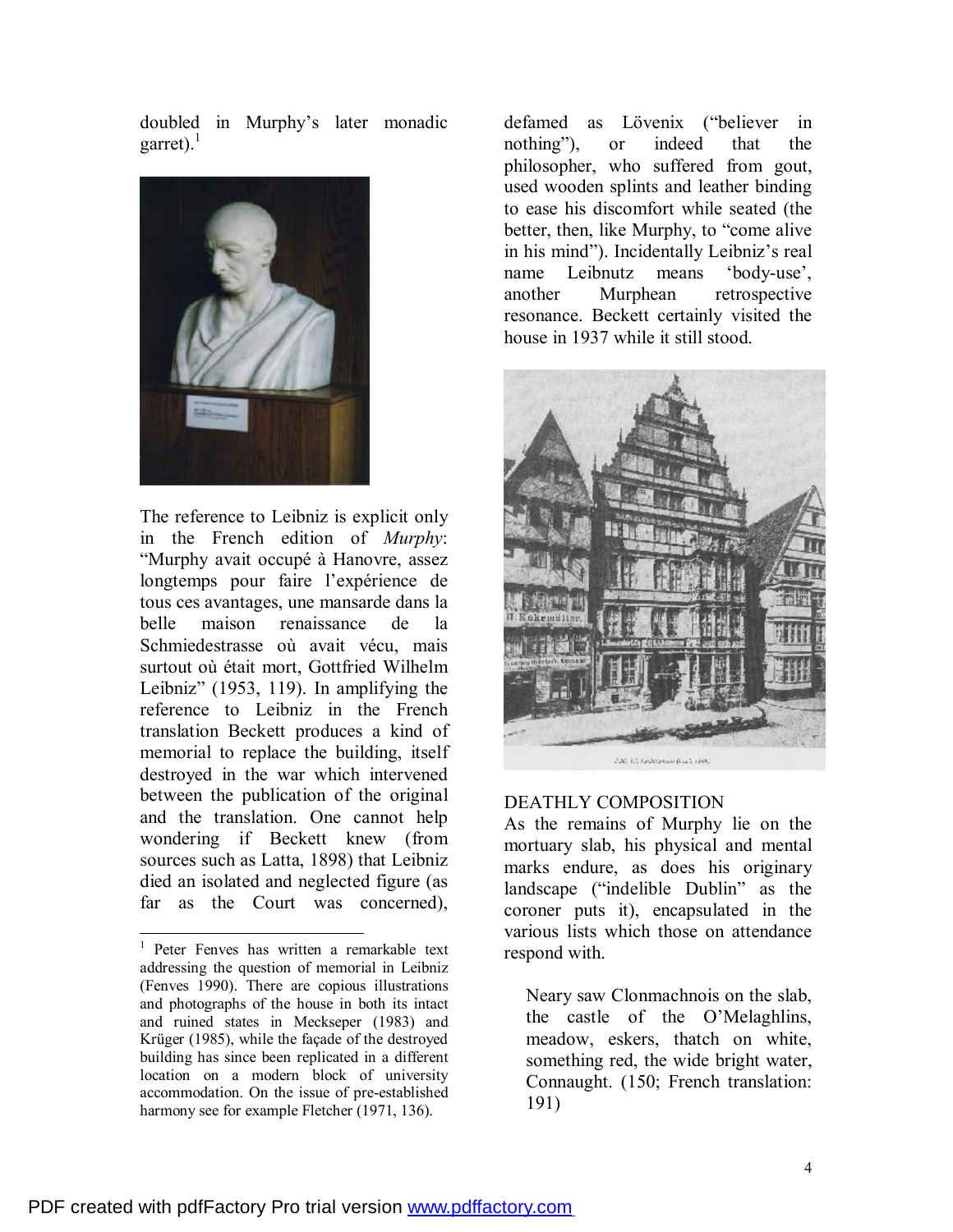Miss Counihan, following her departure from the mortuary, conjures her own list of the homeland: "Oh hand in hand let us return to the dear land of our birth, the bays, the bogs, the moors, the glens, the lakes, the rivers, the streams, the brooks, the mists, the –  $er$  – fens, the –  $er$  – glens, by tonight's mail-train".

If Murphy wants to have his remains returned home, like those of Yeats ultimately were, it is, by contrast to the latter, to have been dispersed into the *unheimlich*, bypassing the *heimlich* by virtue of that very return (the Abbey Theatre of course is a preoccupation suggestive among other things of Beckett's relationship to the Irish Literary revival [see the work of Emilie Morin] he wants them to cause those remains to be dislocated even in that very return). Their dispersal will interrupt a performance and will be otherwise unremarked.

The Abbey Theatre is in some respects an architectural monument to the great Irish dramatists of the first half of the twentieth century, while Leibniz's house became a museum devoted to the philosopher before it was destroyed in WWII.

The living Murphy resided in the latter, while the defunct version was to have been transported in a dissolved form through the sanitary system of the former.

On one level this may speak to a tension which emerges in Beckett's writing in the 1930s between an Irish framework – abundantly evoked of course in *Murphy* – and a European intellectual heritage. The decision to emphasise and expand the reference to Leibniz in the French translation may serve to support this claim. This is not my main concern however, intriguing as the possibility is that Beckett's visit to Leibniz's house, which took place in 1936, intervened between the writing of the English draft and the outbreak of the war which would see the Leibniz building along with so many others destroyed in bombing raids.



I don't think it has been noted in connection with Beckett's decision to have a chair-bound Murphy, that there may well be a Leibnizian echo to supplement the intensified resonance in the French translation.

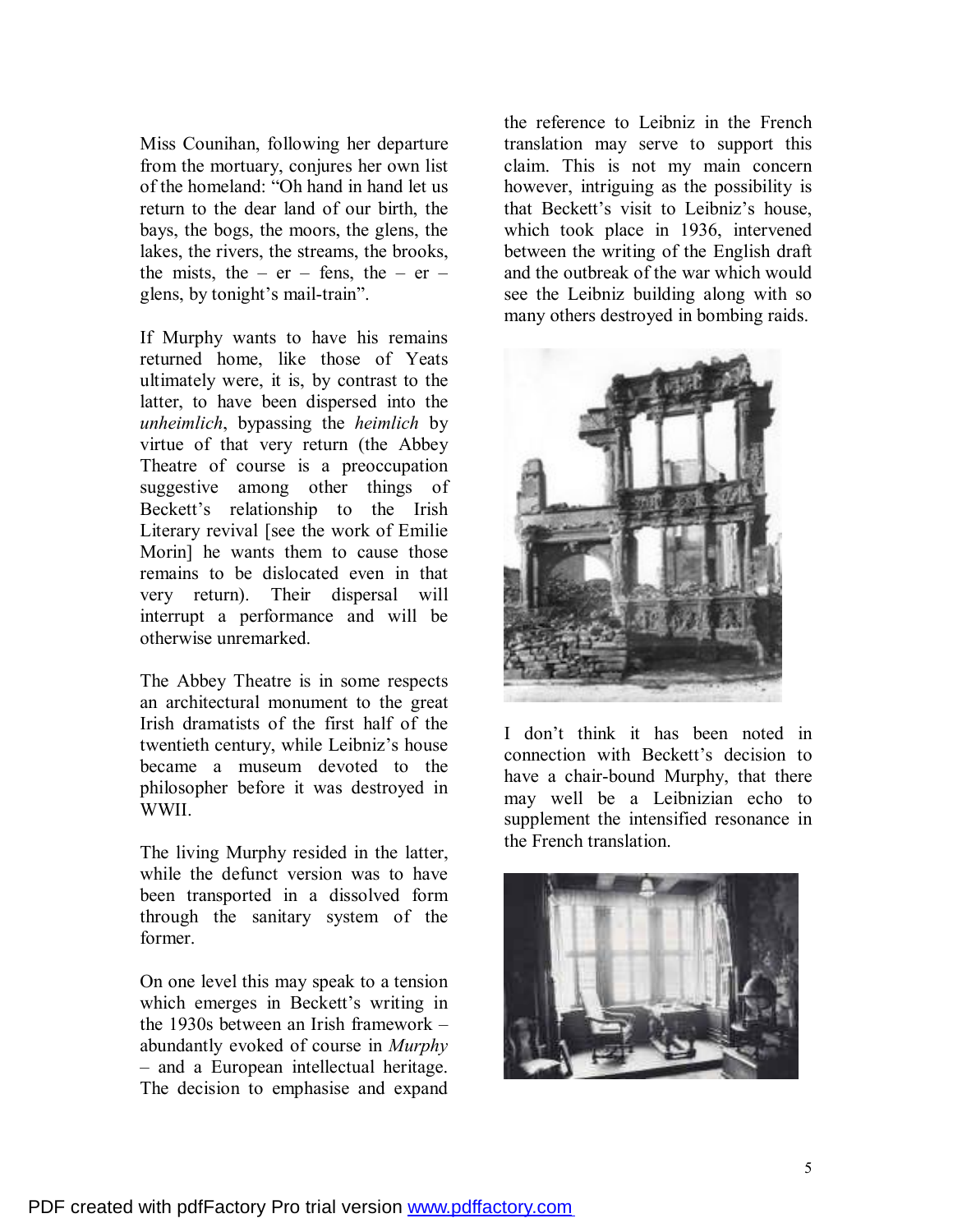According to biographical accounts, Leibniz suffered from gout. In order to ease his discomfort while working (and he worked very long hours) he would, using wooden splints, have his extremities bound to his chair (represented here somewhat indistinctly it must be said), the better perhaps like Murphy to come alive in his mind.



Between two deathly constructions – the statue of Cuchulainn in the General Post Office in Dublin and the remains of Murphy in a literary *pieta* in an asylum in a London suburb – the novel *Murphy* establishes a contagious and corrosive exchange.



An aside:

If one needed prompts to permit the contents of *Murphy* to leak from the frame of literature to the visual arts, the novel itself is hardly short of them. There is indeed a veritable corpus of such incentives. Some are obvious, the reference to the silent cinema of D. W. Griffith in the depiction of the reclining Ticklepenny being one, the painting hanging in Trafalgar Square another. Sculpture of course is invoked in the depiction of Celia. Literary form is infringed and impinged upon by the other arts. However insofar as my theme of thantatography is concerned, it is with the tradition in the arts very generally of recording death that I am concerned.

The identifiable dead are in each case partly in absentia (the death of Cuchulainn is not a statue made to honour the red branch hero, but rather those who died at the GPO in particular and those who died later by firing squad at Kilmainham jail). A nervous breakdown prompts the assault on the marble buttocks, such as they are, at the GPO while Murphy manages to expire in an explosion. In the GPO the pedagogical figure of the hoary hero (echoes of Joyce undeniable) is subject to a performative subversion, while in the MMM Murphy's corpse gives rise to a reverse formulation. Summoned are, inter alia, Clonmachnois and a stylised, in some respects *Dubliners* landscape in the shape of both Miss Counihan's and Neary's responses (it is not true, or at least not true in one sense only, that the only thing to be said about Murphy is that he is or was a Dubliner). The erasure of Murphy, his becomingdefunct, reactivates the link to his 'origins' in the pedagogical sense, in Bhabha's terms. This curious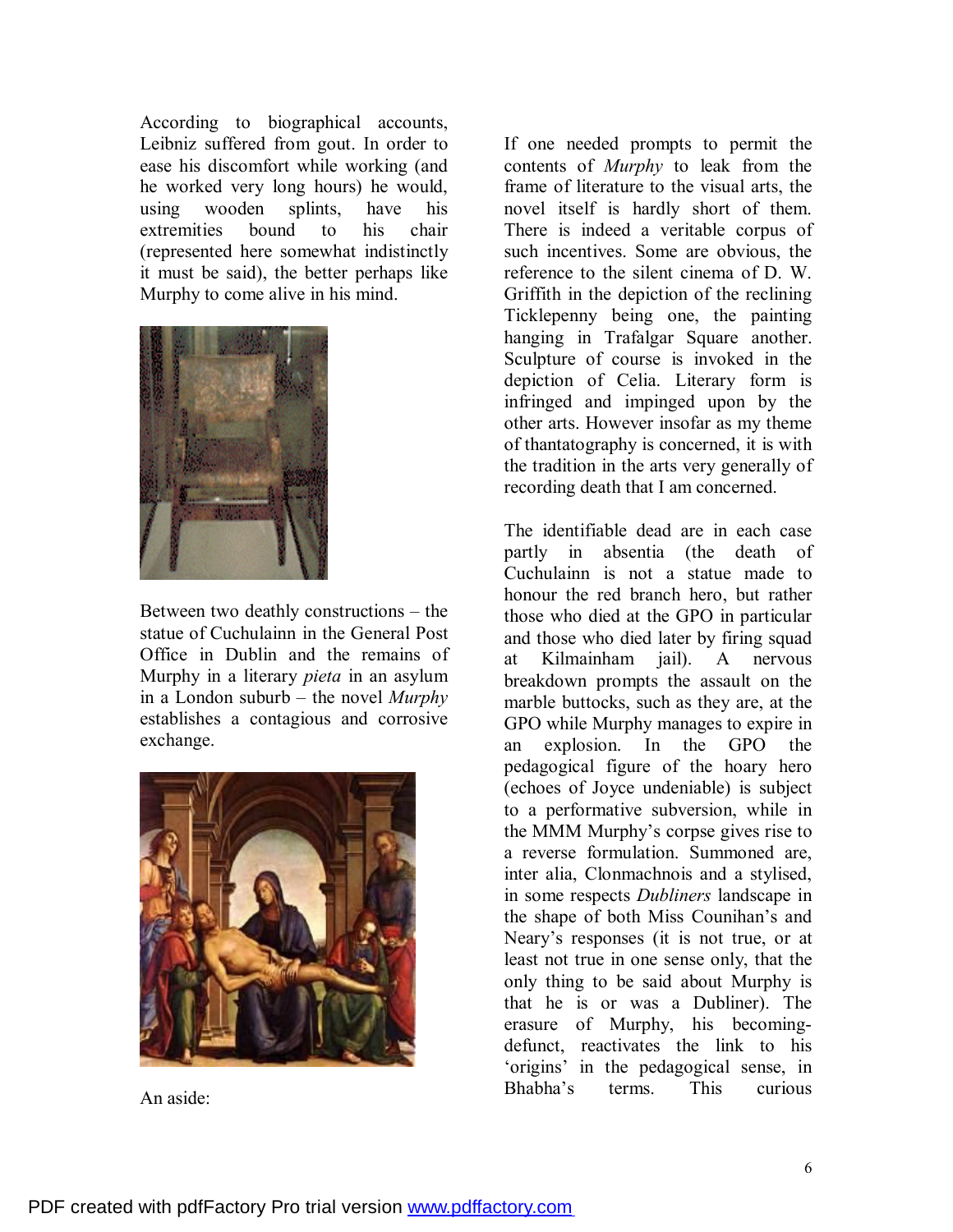countenancing of buttocks, or at least of one set to one cheek thereof, across the Irish sea, between Dublin and Ireland, from GPO to MMM, between a postoffice built by a British imperial mail system and an asylum employing an indelibly Dublin exile renders problematic or at least causes a hesitation, for me at least, just as Miss Counihan stumbles into "er fen and er glen", the reading of Beckett's engagement with the rhetoric and/or legacy of the twilighters and the clamorous and contending voices of Irish nationalism in the 1930s. The façade of one deathly construction (edifice, occupants both *in absentia* and *in presentia*) reverberates with the other. Neary, or Neary's skull is the link between both deadly constructions; the same head he dashes against the dying hero's buttocks conjures Clonmachnois from the mortuary slab. (Or Leibniz's skull, or its representative the splendid garret (Monas Monadum), could equally be thought of as the sounding chamber for these incompossible worlds).



In the same year as *Murphy* was first published in French translation another novel appeared with an irreverent rendering of the 1916 Rising. In 1947 Raymond Queneau (incidentally, an author disparaged by Beckett) published under the pseudonym Sally Mara the novel entitled *On est toujours trop bon avec les femmes* with Éditions Gallimard, in some ways the publishing house facing Beckett's own later publisher Editions de Minuit.

The republican insurgents are prepared for execution:

Le peloton d'exécution se forma.

-- Je tiens à ajouter que, contrairement à ce que vous croyez, vous ne méritez pas de figurer dignement dans le chapitre de l'Histoire Universelle consacrée aux héros. Vous vous êtes déshonorés par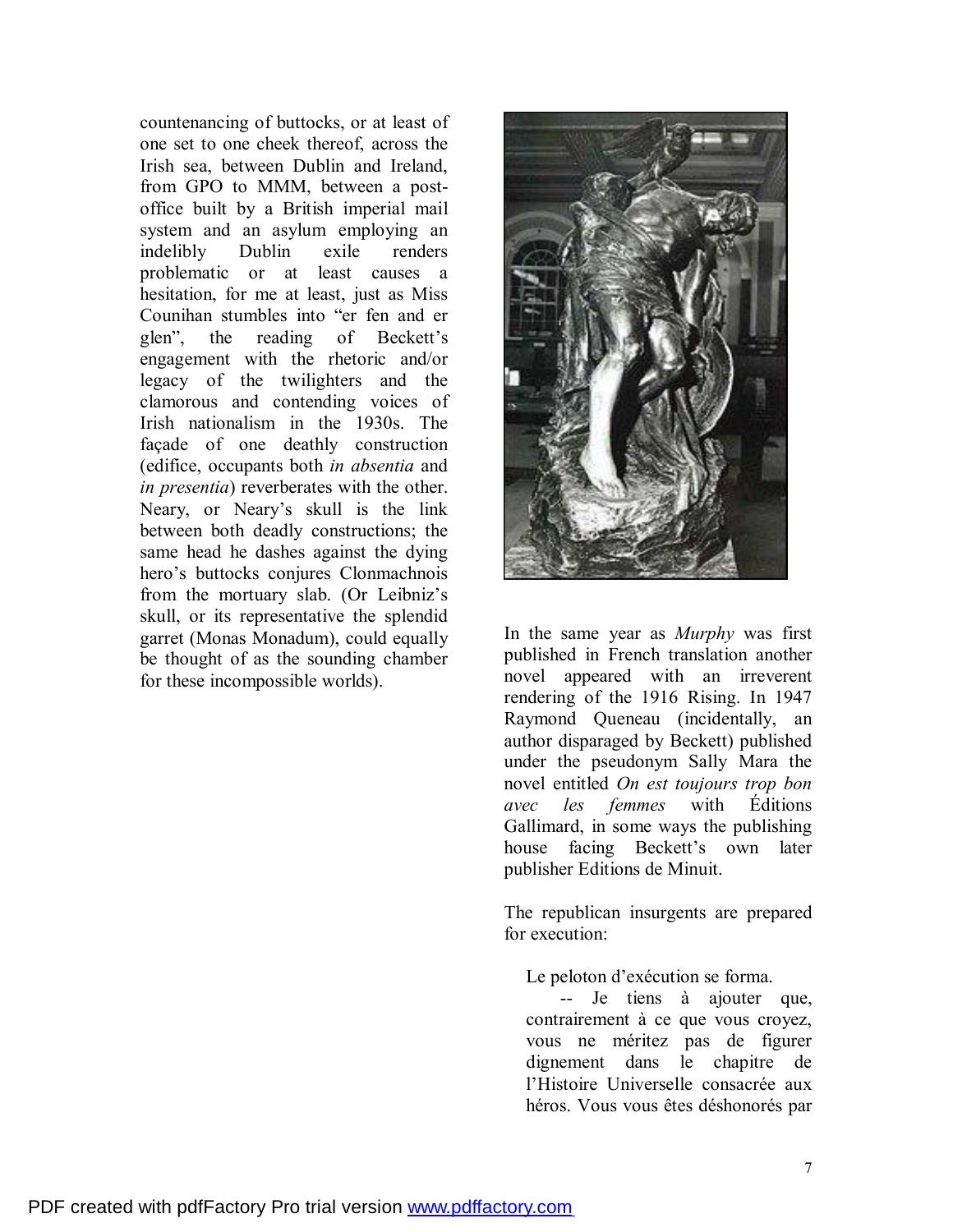le geste immonde que ma fiancée, malgré sa légitime pudeur, a bien été oblige de décrire. N'avez-vous pas honte d'avoir voulu soulever la robe d'une jeune fille pour admirer ses chevilles? Lubriques personnages, vous mourrez comme des chiens, la conscience ternie et pleine de désespoir. (Queneau, 1962, 344)

In his follow-up novel *Journal Intime* the Dublin francophone resident Sally Mara finds herself seeking consolation in the only thing that has the ability to elevate her soul (immortal): art:

Me trouvai-je devant la National Art Gallery (sic), West Merrion Square. Ce n'était pas la première fois que je foutais les pieds, mais ce jour-là une emotion toute particulière étreignait mon ame (immortelle)….Celle qui m'attira tout d'abord, après une tournée générale, fut l'Apollon discobole. Comme tous les autres dieux il portrait un caleçon (court mais caleçon tout de même). Il paraît que dans la réalité les dieux n'en ont point, du moins leurs statues. Pourquoi le conservatuer du musée leur en offre-t-il? C'est un mystère. Il doit se cacher quelque chose làdedans.

Une petite bande de gazon me séparait de l'oeuvre d'art. Après avoir regardé autour de moi, mais non, personne, je la franchis, cette bande, et me trouvai le nez contre les mollets du divin athlete. J'entrepris de les lécher. (36-7)



When deathly constructions of literature blend with historical modes of inscribing or erecting tributes to the dead of history or myth, it is important to remember, as does Beckett, that the Gods don't wear underpants, Cuchulainn and Murphy included.

I am afraid that I may have met a bad end. That's a *malacoda*, a bad joke to echo Chris Ackerley, a bad ending as Shane Weller reminded us in one session yesterday. So here's a better ending in another thanatographic work from towards the end of the curriculum vitae – the flow of life – of Samuel Beckett. In *Ill Seen Ill Said* the figure is said to occupy the imagined centre of a formless place – a barren place of diminishing agricultural returns. The stones are spreading in a contagious colonisation of the pasture. Boundaries are fluid and nominal, but, as the text reports, configurations such as an occupant in a